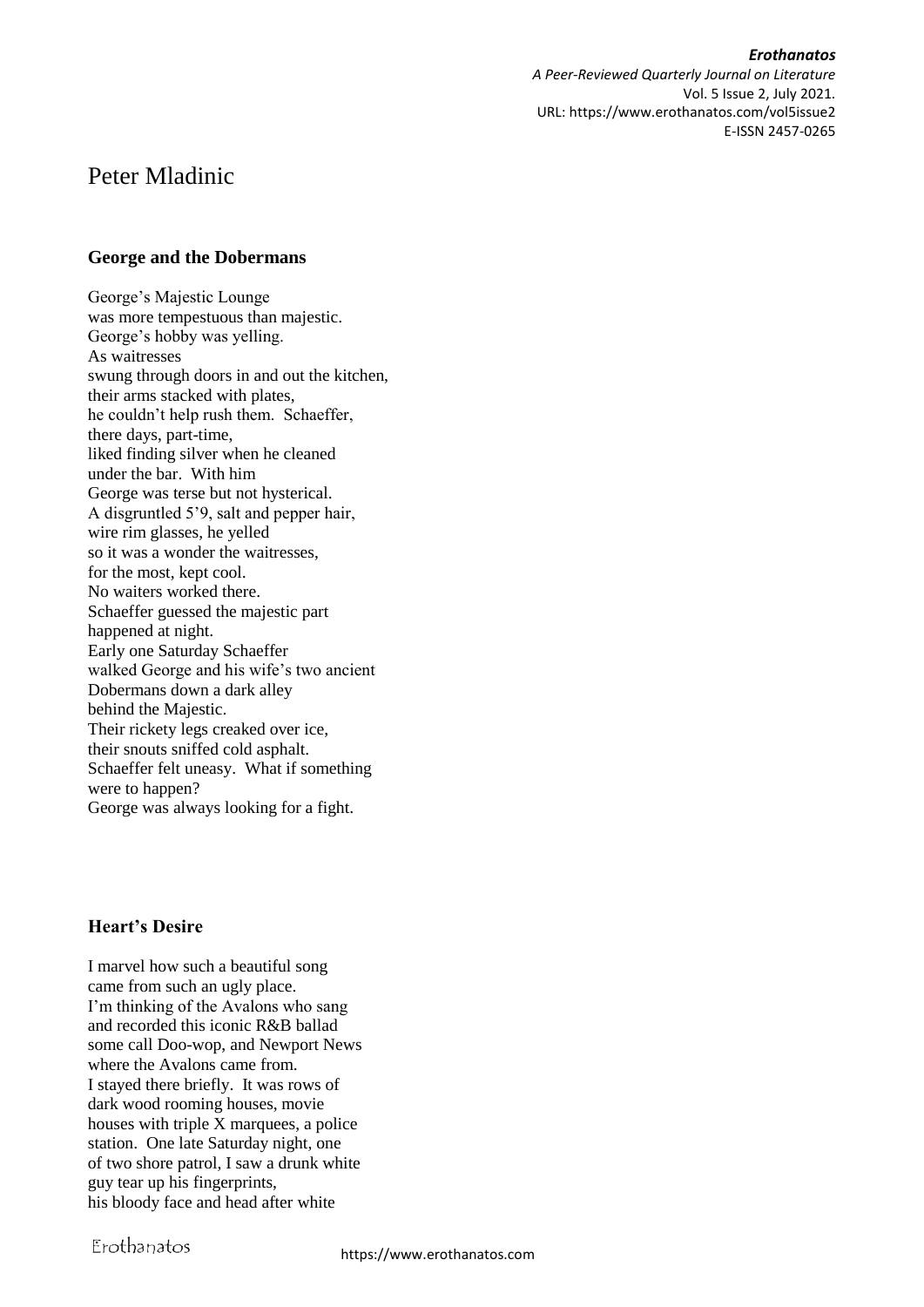cops clubbed him. My Newport News clashes with this song. You've likely heard "soul on fire" in some song. When the Avalons sing it in "Heart's Desire" I feel it down to my toenails.

# **If**

If, upon returning to the mainland from the island, you don't go and knock on their door you'll always be here, as if on the island, adrift between island and mainland shore, always outside their closed door.

If you don't go where they are and knock they'll go on with their lives. Should some sight or sound remind them of you it will be you don't care, you never loved them.

You tell yourself approaching that shore I love, loved and will love them. They are better left alone, going on as they have been since the morning I set out from the mainland. I had to. That much was clear.

If, upon returning to the mainland, you don't knock on their door they'll go on, no thoughts of you, except sight or sound remind them. Their faces clear in memory. The ones you love.

# **Side View Mirror**

You're thinking about Spencer's *The Faerie Queene* and how, twenty years ago at a reading an academic poet, who taught Spencer in university classes, said Spencer had a lot of trouble with reality. You're in a Ford dealership for a new sideview mirror for your 150 pickup. Weather people on TV report conditions across the country. It would be easier thinking about Spencer sipping a diet coke in a fast food restaurant. Easier in a city park or while waiting to speak with a loan officer at a bank. Maybe the people giving the weather, one or two of them, have read *The Faerie Queene.* Maybe the academic poet still teaches Spencer.

Erothanatos